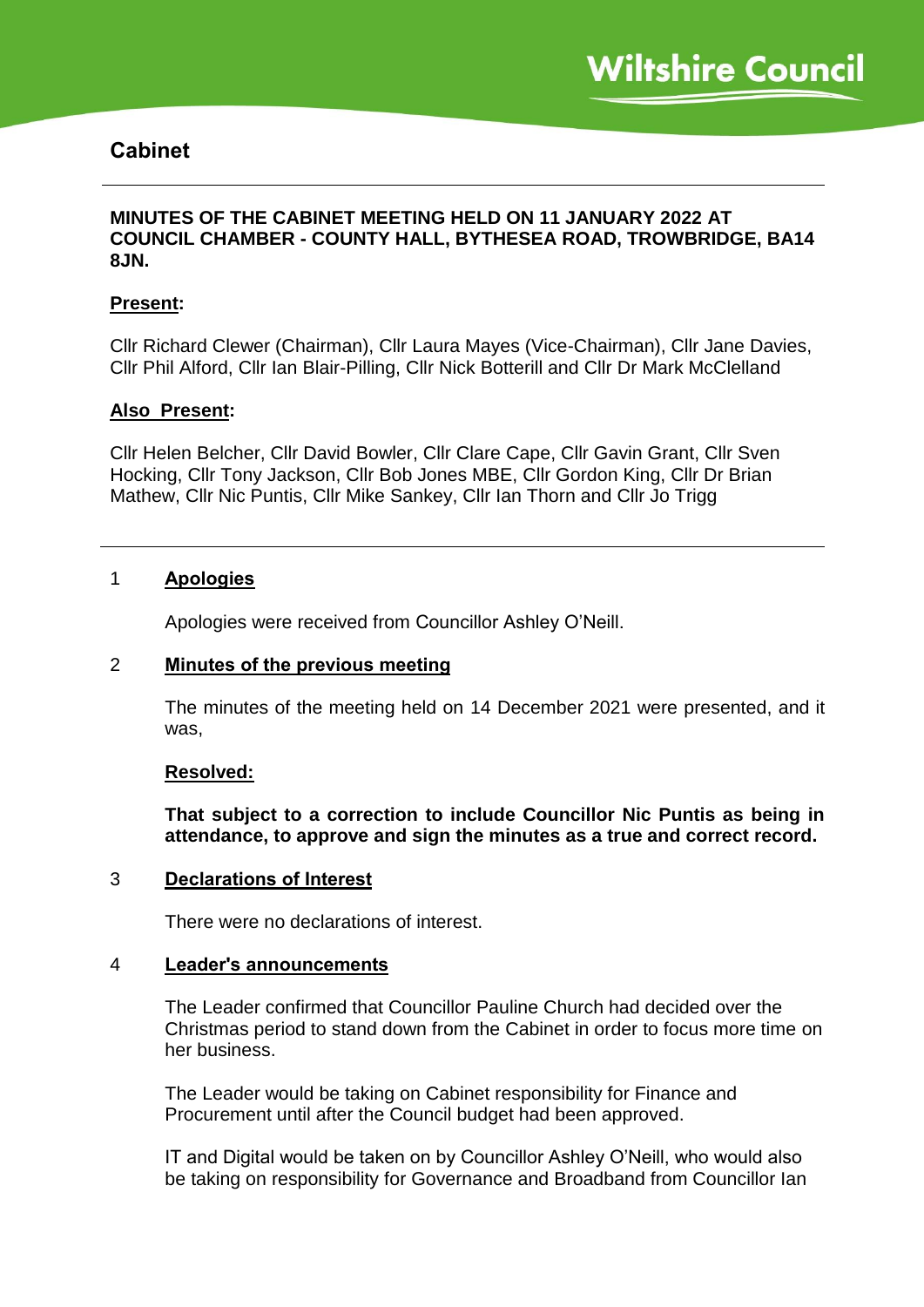Blair-Pilling, who would take on the Public Health and Public Protection portfolios currently overseen by Councillor O'Neill.

Councillor Nic Puntis was appointed portfolio holder for Flooding.

# 5 **Public participation and Questions from Councillors**

Written answers were provided to questions as detailed in the Agenda Supplement.

In response to Question 22-002 Councillor Ian Thorn sought details of how much the council had spent on defending planning appeals in previous financial years. It was agreed a written response would be provided.

In response to Question 22-003 Councillor Thorn asked whether there was a need to increase the number of planning staff.

In response to Question 22-004 Councillor Thorn requested a breakdown of the costs from the Wiltshire Towns Fund be provided in a written response.

Councillor Gavin Grant then asked a question relating to an appeal decision granted by an inspector for a site at Filands in Malmesbury, and the view of the Cabinet Member. Councillor Nick Botterill stated the recent decision was still being considered, but that the relationship between Neighbourhood plans and Local Plan requirements was of some concern to communities.

Councillor Thorn then asked for an update on the council's response to the ongoing Omicron Covid-19 situation. The Leader and the Chief Executive provided an update on the current development of cases and impact upon hospitals and other services in Wiltshire.

Councillor Gordon King asked a question regarding delegation of services and assets to towns and parishes and meetings with those parishes. The Leader stated a planned event with some towns and parishes to further discussions had been pushed back due to the current Covid situation, but the policy was continuing to be developed.

Councillor Clare Cape asked whether the situation with a backlog of planning applications was improving, and Councillor Botterill stated there was still pressure from appeals but validation of applications had improved and the backlog situation was likewise improved.

# 6 **Update on Medium Term Financial Strategy 2022/23**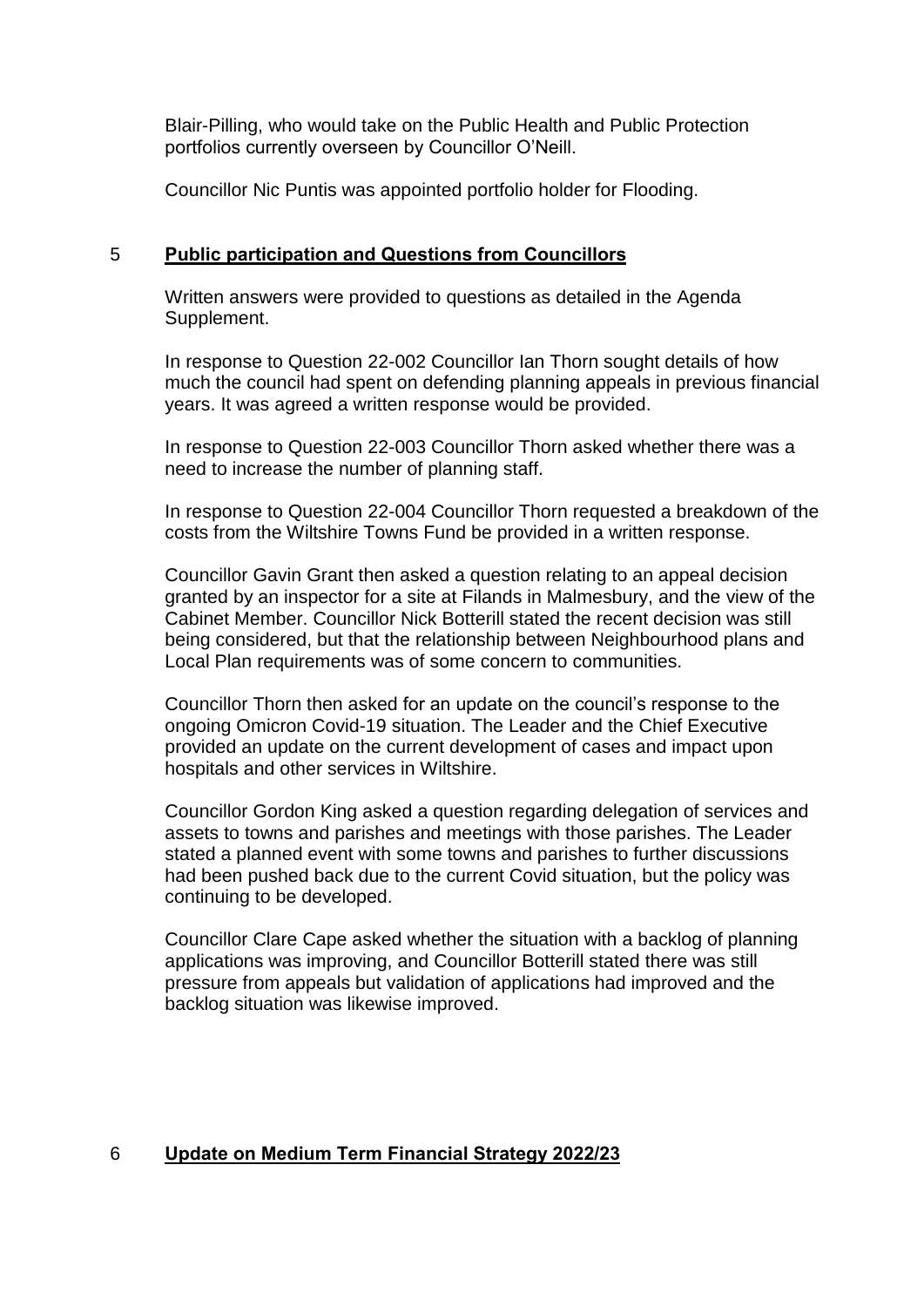Councillor Richard Clewer, Leader of the Council, presented the update report on the Medium-Term Financial Strategy 2022/23. He thanked Councillor Church, as then Cabinet Member with responsibility for finance, for being integral in preparing the report.

It was reported the proposed budget would be published on 12 January 2022 but noted in particular the report clarifying the funding settlement from central government, confirming an additional £12.5m of government grant to be included in the budget for 2022/23. Details were provided on the inflation assumptions in the report, and the potential impact of ongoing discussions regarding the staff pay award agreed nationally. Inflation and demand risk assessment would be included within the budget.

Councillor Pip Ridout, Chairman of the Financial Planning Task Group, welcomed the report and discussions held with the Task Group, and confirmed it had been agreed the strategy appeared to be sound.

Councillor Ian Thorn sought details on inflation, the modelling of latent demand as a result of Covid-19 and funding set aside for that, and the impact of any changes to the government's new homes bonus. The report estimated that inflation would rise in 2022/23 before reducing again in 2023/24. On latent demand the Leader noted the £7m in reserve, and that the pandemic was ongoing with the potential for significant latent demand to emerge particularly in relation to children's services. On the new homes bonus, it was estimated that there would continue to be support through that or another mechanism.

Councillor Gavin Grant sought details on funding on new Services Grants and on business rates. In relation to the grants, it was confirmed to be non-ring fenced funding, and in relation to business rates it was clarified that the number would be confirmed in estimate toward the end of February 2022 but with reasonable estimates before then of how much the government would compensate the council for loss of income for example when the government froze multipliers or introduced small business rates relief.

Councillor Helen Belcher asked a question on the council looking at alternative sources of income. The Leader stated this was explored but needed to be undertaken carefully. He noted the Stone Circle companies, although returns would not be expected for a number of years.

Councillor Clare Cape sought details on how equivalent demand for services of the council was calculated. The Leader explained that different services calculated this in different ways, for example by number of households or population estimates.

At the conclusion of discussion, it was,

#### **Resolved:**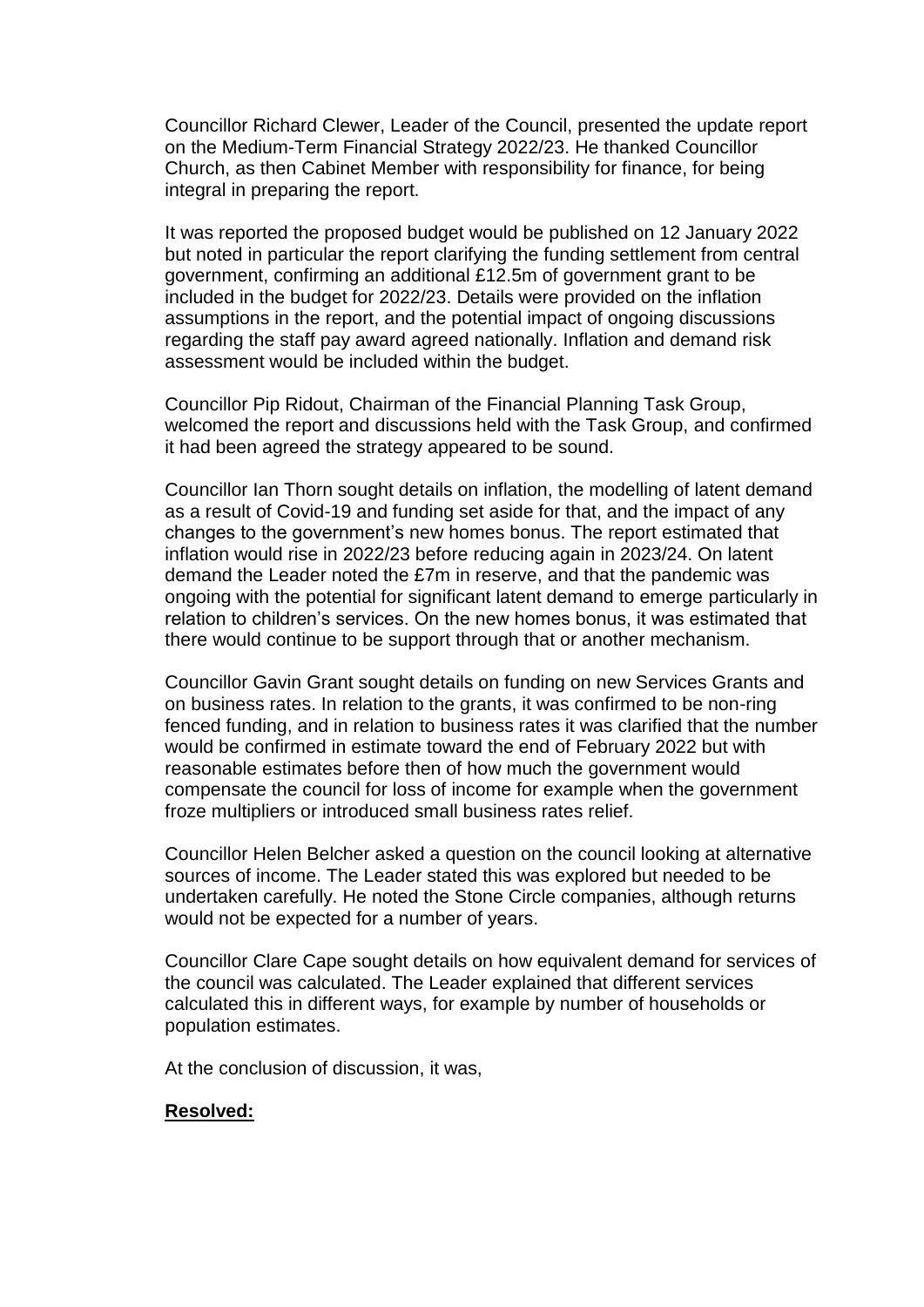## **The updated position in respect of the current estimated financial gap for 2022/23 including the Provisional Local Government Finance Settlement 2022/23.**

*Reason for Decision:* 

*To inform effective decision making and ensure sound financial management as part of the Councils overall control environment.*

*To inform Cabinet on the current position for the setting of the 2022/23 budget and continuing the focus for setting plans and providing resources that will be essential for delivering services in Wiltshire over the MTFS period.*

# 7 **New Term Highways Maintenance Contract**

Councillor Dr Mark McClelland presented the report on the New Term Highways Maintenance Contract. Councillor McClelland discussed the need for arrangements to be put in place to ensure the routine maintenance operations could be continued when the current contract ends and the options available as detailed in the report.

It was recommended that a similar contract to the present contract be put in place, and to seek the necessary authority to begin that process. It was explained the new contract would need to take account of the council's carbon neutrality targets, with climate change and social value relevant factors in the weighting process.

Councillor Pip Ridout, Chairman of the Financial Planning Task Group, explained that the Task Group had received an update from the Cabinet Member and Director, looking at length and value of any contract option and any tendering risks. The Task Group had sought reassurance about the continuation of the parish steward arrangements.

Councillor Ian Thorn sought details on the proposed extension process after five years of the new contract, once awarded, and it was confirmed the relevant Cabinet Member would be consulted on any proposed extension. Councillor Thorn also sought more details on how the contract would ensure partners who were confident in contributing to the council meeting its net zero and other commitments, and the weighting by price, quality, climate change and social value was explained, within legal procurement rules.

Councillor Sven Hocking asked a question relating to the tendering process and whether worthwhile potential contractors might be screened out, Councillor McClelland responded with assurances of it being expected there would be a competitive process.

Councillor Dr Brian Mathew asked a question relating to the decision-making process and a new 'decision wheel' to demonstrate environmental impacts. It was explained this was an approach used in other local authorities to ensure an overview from an environmental perspective.